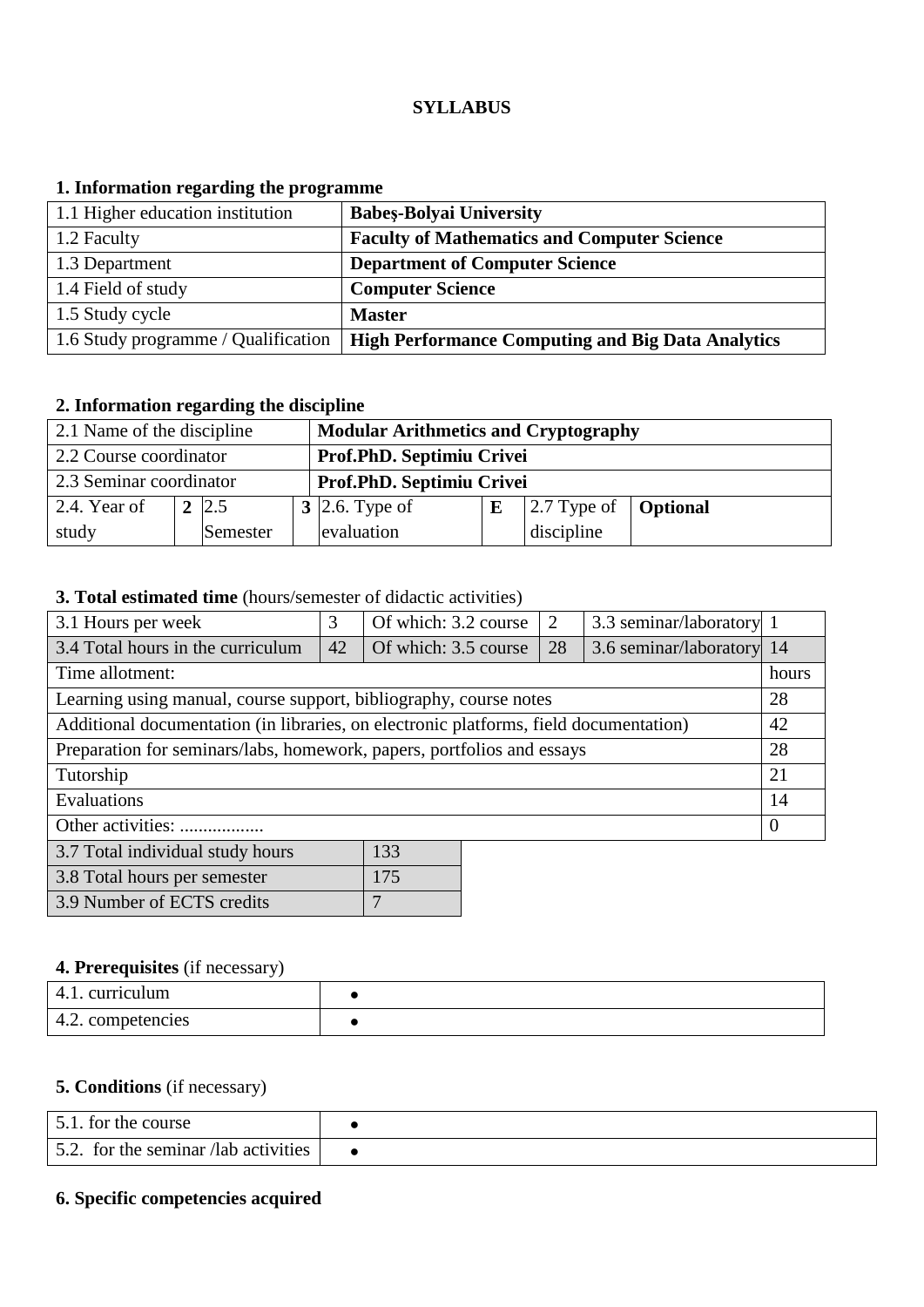| competencies<br>rofessiona | Understanding and use of basic algorithms and mathematical concepts related to cryptography<br>Ability to understand and approach problems and projects of information security<br>$\bullet$ |
|----------------------------|----------------------------------------------------------------------------------------------------------------------------------------------------------------------------------------------|
| competencies               | Ability to work independently and/or in a team in order to solve problems and realize projects                                                                                               |
| ransversa                  | in defined professional contexts                                                                                                                                                             |

## **7. Objectives of the discipline** (outcome of the acquired competencies)

| 7.1 General objective of the<br>discipline | Study of the main algorithms in cryptography          |
|--------------------------------------------|-------------------------------------------------------|
| 7.2 Specific objective of the              | Implementation and use of algorithms in cryptographic |
| discipline                                 | applications                                          |

## **8. Content**

| 8.1 Course                                       | Teaching methods             | Remarks |
|--------------------------------------------------|------------------------------|---------|
| 1. Notions of algorithms complexity, congruences | exposition, algorithmization |         |
| 2. Primality and factorization                   | exposition, algorithmization |         |
| 3. Quadratic residues                            | exposition, algorithmization |         |
| 4. Finite fields and discrete logarithms         | exposition, algorithmization |         |
| 5. Classical cryptosystems                       | exposition, algorithmization |         |
| 6. Private-key cryptography                      | exposition, algorithmization |         |
| 7. Block ciphers                                 | exposition, algorithmization |         |
| Stream ciphers<br>8.                             | exposition, algorithmization |         |
| 9. RSA cryptosystem                              | exposition, algorithmization |         |
| 10. ElGamal cryptosystem                         | exposition, algorithmization |         |
| 11. Hash functions                               | exposition, algorithmization |         |
| 12. Digital signatures                           | exposition, algorithmization |         |
| 13. Key-related protocols                        | exposition, algorithmization |         |
| 14. Quantic cryptography                         | exposition, algorithmization |         |

Bibliography

1. S. Crivei, A. Marcus, C. Sacarea, C. Szanto, Computational algebra with applications to coding theory and cryptography, Editura EFES, Cluj-Napoca, 2006.

2. C. Gherghe, D. Popescu, Criptografie. Coduri. Algoritmi, Editura Univ. Bucuresti, 2005.

3. N. Koblitz, A Course in Number Theory and Cryptography, Springer-Verlag, 1994.

4. A.J. Menezes, P.C. van Oorschot, S.A. Vanstone, Handbook of Applied Cryptography, CRC Press, Boca Raton, 1997. [http://www.cacr.math.uwaterloo.ca/hac]

5. B. Schneier, Applied Cryptography, John Wiley & Sons, 1994.

| יי לי ביוני של המוניקה בין המוניקה במוניקה של המוניקה והיו המוניקה בין המוניקה בין המוניקה בין המוניקה בין המו |                            |                 |
|----------------------------------------------------------------------------------------------------------------|----------------------------|-----------------|
| 8.2 Seminar / laboratory                                                                                       | Teaching methods           | Remarks         |
| 1. Notions of algorithms complexity, congruences                                                               | problematization, exercise | 2 hours classes |
| 2. Primality                                                                                                   | problematization, exercise |                 |
| 3. Factorization                                                                                               | problematization, exercise |                 |
| 4. Quadratic residues                                                                                          | problematization, exercise |                 |
| 5. Fintie fields and discrete logarithms                                                                       | problematization, exercise |                 |